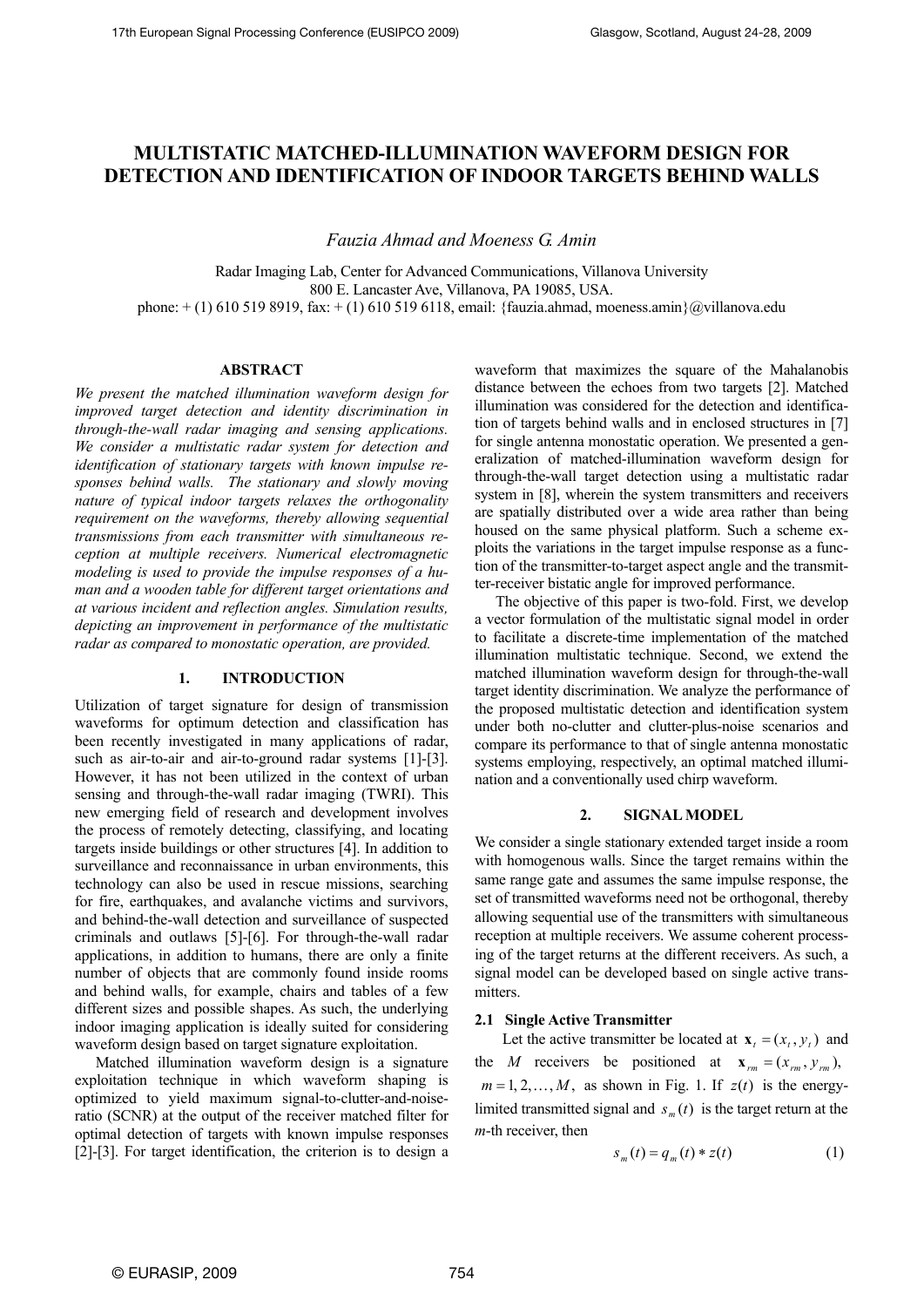where '\*' denotes convolution and  $q_m(t)$  is the combined wall/target impulse response corresponding to the *m*-th transmitter-receiver pair, and is given by

$$
q_m(t) = u(t) * \xi_m(t) * u(-t) * \delta(t - \eta_m). \tag{2}
$$

In the above equation,  $u(t)$  is the transmission impulse response of the wall, which is assumed to be known and independent of the transmitter and receiver locations. This is a reasonable assumption since, in general, the wall thickness is small compared to the typical antenna stand-off distance, which could be 10m or more from the wall. In this case, the differences in the path lengths through the wall as a function of antenna position are negligible. The deterministic function  $\xi_m(t)$  is the known impulse response of the target corresponding to the *m*-th transmitter-receiver pair. Exact knowledge of the combined wall-target impulse response is required to implement matched illumination waveform design techniques. The case when the target impulse responses corresponding to the various transmitter-receiver pairs are not exactly known is discussed in a later section. The quantity  $\eta_m$  in (2) is the propagation delay measured from the transmitter to the target and then back to the *m*-th receiver and has contributions both from propagation through air and through the wall [9]. Since the target location and hence the delays  $\eta_m$  are not known beforehand,  $q_m(t)$  should be assumed an unknown function. In order to overcome this issue, range gating is employed and the matched illumination waveform will be designed separately for each range gate within which the target could be present.

Let  $w_{cm}(t)$  represent the clutter response for the *m*-th transmitter-receiver pair and  $n_m(t)$  be additive noise. Both the clutter and the noise are assumed to be stationary stochastic processes, which are independent of each other. The *m*-th received signal  $r_m(t)$  is given by,

$$
r_m(t) = s_m(t) + c_m(t) + n_m(t)
$$
  
\n
$$
c_m(t) = w_{c,m}(t) * z(t)
$$
\n(3)

where  $c_m(t)$  is the signal dependent clutter return.

It is noted that in the above model, we have only considered the wall transmission impulse response. The wall reflections are assumed to have been either resolved from that of the target or mitigated using effective wall return removal techniques such as those recently proposed in [10]-[11]. In [10], the wall parameters are estimated and used to model the wall returns, which are then subtracted from the target scene data. The approach in [11] does not estimate the wall parameters and instead preprocesses the data by applying a filter in the spatial domain to notch the zero spatial frequency which corresponds to the approximately invariant signal returns from the wall at different antenna locations.

To facilitate simulation on a computer, we use a discretetime formulation of the signal model. The transmitted signal  $z(t)$  is given by  $N_z$  equally spaced time samples separated by an interval  $\Delta t$ , i.e., the transmitted signal vector is defined as  $\mathbf{z} = [z_1, z_2, \dots, z_{N_z}]^T$ . Target impulse responses  $\xi_m(t)$ ,



Figure 1 – Through-the-wall multistatic sensing scenario with a single active transmitter.

 $m = 1, 2, \dots, M$ , can extend over different finite time durations. However, for simplicity of presentation, they are assumed to be of the same finite length. The combined wall/target impulse response  $q_m(t)$  is sampled at the same rate as the transmitted signal to produce an  $N_a \times 1$  impulse response vector  $\mathbf{q}_m = [q_{m1}, q_{m2}, \dots, q_{mN_q}]^T$  and the *m*-th received target return  $s_m(t)$  is represented by the return signal vector,  $\mathbf{s}_m = [s_1, s_2, \dots, s_{N_s}]^T$ , where  $N_s = N_z + N_q - 1$ . A convenient matrix representation of the *m*-th target return, free of noise and clutter, can be obtained following a similar formulation in [2] as

$$
\mathbf{s}_m = \mathbf{Q}_m \mathbf{z} \tag{4}
$$

where the  $N_s \times N_z$  combined wall/target convolution matrix  $\mathbf{Q}_m$  is given by

$$
\mathbf{Q}_{m} = \begin{bmatrix} q_{m1} & 0 & 0 & \cdots & 0 \\ q_{m2} & q_{m1} & 0 & \cdots & 0 \\ \vdots & \vdots & \vdots & \ddots & \vdots \\ q_{mNq} & q_{m(Nq-1)} & \cdots & \cdots & q_{m(Nq-Nz)} \\ 0 & q_{mNq} & \cdots & \cdots & q_{m(Nq-Nz+1)} \\ \vdots & \vdots & \vdots & \ddots & \vdots \\ 0 & 0 & \cdots & \cdots & q_{m(Nq-1)} \end{bmatrix} (5)
$$

Likewise, by representing the clutter return and the noise by vectors of their respective temporal samples, the *m*-th received signal can be expressed in vector form as

$$
\mathbf{r}_{m} = \mathbf{s}_{m} + \mathbf{c}_{m} + \mathbf{n}_{m}
$$
(6)  

$$
\mathbf{r}_{m} = [r_{m1}, r_{m2}, \dots, r_{mN_{S}}]^{T}, \mathbf{c}_{m} = [c_{m1}, c_{m2}, \dots, c_{mN_{S}}]^{T}
$$
  

$$
\mathbf{n}_{m} = [n_{m1}, n_{m2}, \dots, n_{mN_{S}}]^{T}
$$

We collect the received signals from the *M* receivers in an  $MN_s \times 1$  vector **r** 

$$
\mathbf{r} = \begin{bmatrix} \mathbf{r}_1 \\ \mathbf{r}_2 \\ \vdots \\ \mathbf{r}_M \end{bmatrix}, \quad \mathbf{s} = \begin{bmatrix} \mathbf{s}_1 \\ \mathbf{s}_2 \\ \vdots \\ \mathbf{s}_M \end{bmatrix}, \quad \mathbf{n} = \begin{bmatrix} \mathbf{n}_1 \\ \mathbf{n}_2 \\ \vdots \\ \mathbf{n}_M \end{bmatrix}, \quad \mathbf{Q} = \begin{bmatrix} \mathbf{Q}_1 \\ \mathbf{Q}_2 \\ \vdots \\ \mathbf{Q}_M \end{bmatrix} \tag{7}
$$

## **2.2 Multiple Transmitters**

Consider a multistatic through-the-wall radar system with *L* transmitters. When the *l*-th transmitter is active and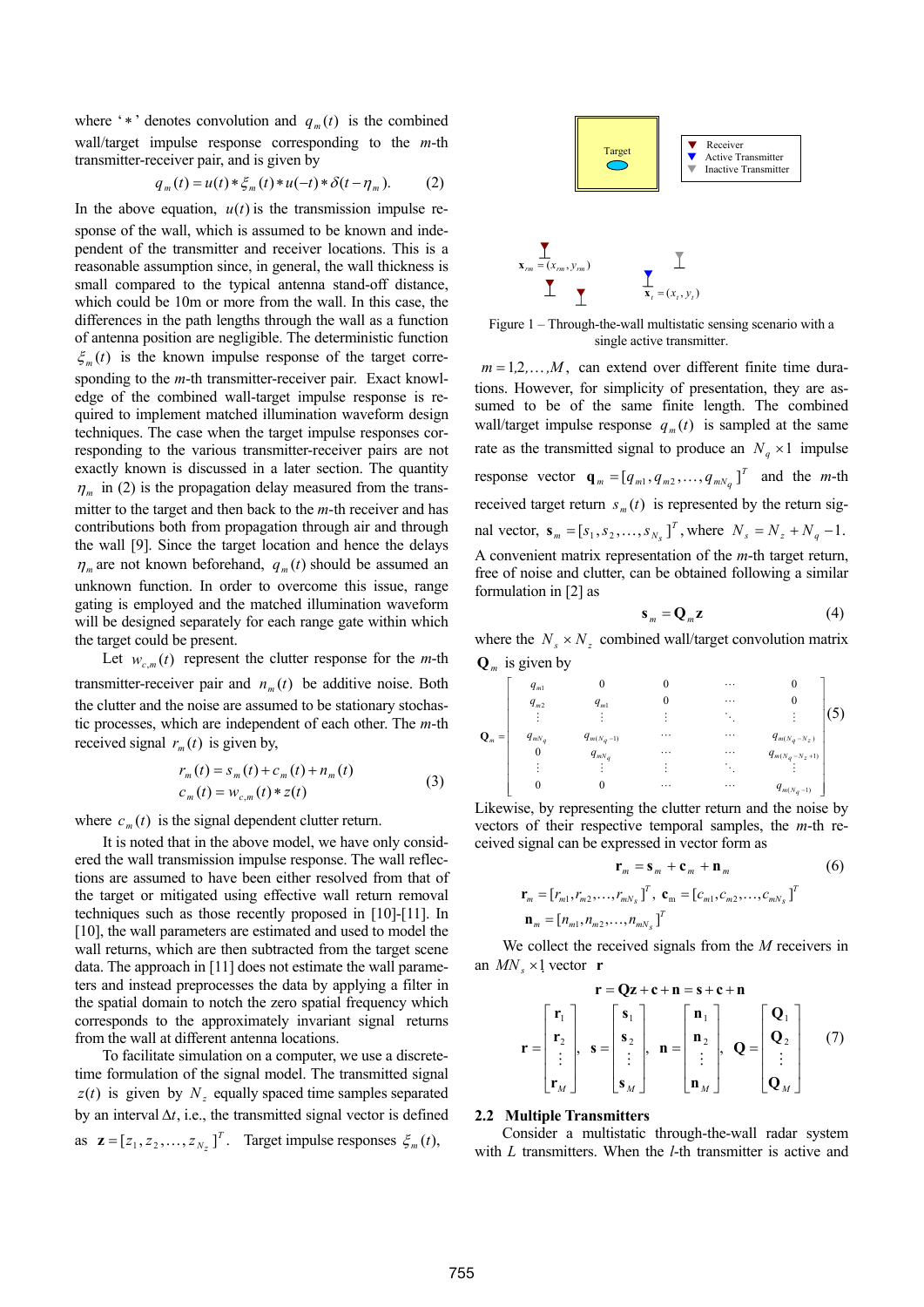emits the signal  $z_i$ , the  $MN_s \times 1$  received signal vector  $r_{ti}$ is given by (7), reproduced below with the introduction of the subscript *l*.

$$
\mathbf{r}_{t_l} = \mathbf{Q}_{t_l} \mathbf{z}_l + \mathbf{c}_{t_l} + \mathbf{n}_{t_l} = \mathbf{s}_{t_l} + \mathbf{c}_{t_l} + \mathbf{n}_{t_l}, \ l = 1, 2, \dots, L
$$
\n
$$
\mathbf{r}_{t_l} = \begin{bmatrix} \mathbf{r}_{l1} \\ \mathbf{r}_{l2} \\ \vdots \\ \mathbf{r}_{lM} \end{bmatrix}, \ \mathbf{s}_{t_l} = \begin{bmatrix} \mathbf{s}_{l1} \\ \mathbf{s}_{l2} \\ \vdots \\ \mathbf{s}_{lM} \end{bmatrix}, \ \mathbf{n}_{t_l} = \begin{bmatrix} \mathbf{n}_{l1} \\ \mathbf{n}_{l2} \\ \vdots \\ \mathbf{n}_{lM} \end{bmatrix}, \ \mathbf{Q}_{t_l} = \begin{bmatrix} \mathbf{Q}_{l1} \\ \mathbf{Q}_{l2} \\ \vdots \\ \mathbf{Q}_{lM} \end{bmatrix} \tag{8}
$$

Note that we have assumed that each of the *L* transmitted signals has the same length  $N_z$  and the target impulse responses apparent to the *LM* transmitter-receiver pairs are all of length  $N_a$ . The values of  $N_z$  and  $N_a$  can be chosen based on their possible maximum values, consistent with system and target specifications and properties.

We combine the *L* received signals, obtained from the sequential use of the *L* transmitters, to form a tall vector  $\mathbf{r}_{\text{tot}}$  of length  $LMN_s$ , given by

$$
\mathbf{r}_{tot} = \mathbf{Q}_{tot} \mathbf{z}_{tot} + \mathbf{c}_{tot} + \mathbf{n}_{tot} = \mathbf{s}_{tot} + \mathbf{c}_{tot} + \mathbf{n}_{tot}
$$
\n
$$
\mathbf{r}_{tot} = \begin{bmatrix} \mathbf{r}_{t_1} \\ \mathbf{r}_{t_2} \\ \vdots \\ \mathbf{r}_{t_L} \end{bmatrix}, \quad \mathbf{s}_{tot} = \begin{bmatrix} \mathbf{s}_{t_1} \\ \mathbf{s}_{t_2} \\ \vdots \\ \mathbf{s}_{t_L} \end{bmatrix}, \quad \mathbf{n}_{tot} = \begin{bmatrix} \mathbf{n}_{t_1} \\ \mathbf{n}_{t_2} \\ \vdots \\ \mathbf{n}_{t_L} \end{bmatrix}
$$
\n
$$
\mathbf{Q}_{tot} = \begin{bmatrix} \mathbf{Q}_{t_1} & \mathbf{0} & \cdots & \mathbf{0} \\ \mathbf{0} & \mathbf{Q}_{t_2} & \cdots & \mathbf{0} \\ \vdots & \vdots & \ddots & \vdots \\ \mathbf{0} & \mathbf{0} & \cdots & \mathbf{Q}_{t_L} \end{bmatrix}
$$
\n(9)

#### **3. MATCHED ILLUMINATION WAVEFORM DESIGN**

We assume that both the noise  $\mathbf{n}_{tot}$  and the signaldependent clutter return  $c_{tot}$  in (9) are independent zeromean multivariate real Gaussian processes with known covariance matrices,

$$
\mathbf{R}_n = E\{\mathbf{n}_{tot}\mathbf{n}_{tot}^T\} = \sigma^2 \mathbf{I}_{LMN_s}, \ \mathbf{R}_c = E\{\mathbf{c}_{tot}\mathbf{c}_{tot}^T\} \quad (10)
$$

where  $I_{LMNs}$  is an identity matrix of dimensions  $LMN_s \times LMN_s$ .

## **3.1. Optimum Detection Waveforms**

The objective of the matched illumination detection waveform design is to find the transmitted signal vector  $\mathbf{z}_{tot}$ that maximizes the SCNR at the output of the receiver matched filter, whose impulse response **b** *match* is given by,

$$
\mathbf{b}_{\text{match}} = (\mathbf{R}_c + \sigma^2 \mathbf{I}_{\text{LMN}_s})^{-1} \mathbf{s}_{\text{tot}}
$$
(11)

The SCNR at the output of the matched filter is given by

$$
SCNR = \frac{\mathbf{b}_{match}^T \mathbf{s}_{tot} \mathbf{s}_{tot}^T \mathbf{b}_{match}}{(\mathbf{b}_{match}^T (\mathbf{R}_c + \sigma^2 \mathbf{I}_{LMN_s}) \mathbf{b}_{match})}
$$
(12)

Using (11) and (12), the waveform design problem for optimal target detection can be formulated mathematically as,

$$
\max_{\mathbf{z}_{tot}} \text{SCNR} = \max_{\mathbf{z}_{tot}} \mathbf{s}_{tot}^T (\mathbf{R}_c + \sigma_n^2 \mathbf{I}_{LMN_s})^{-1} \mathbf{s}_{tot}
$$
 (13)

In the case of zero clutter, the SCNR simplifies to

$$
SCNR = \frac{1}{\sigma_n^2} \mathbf{s}_{\text{tot}}^T \mathbf{s}_{\text{tot}} = \frac{1}{\sigma_n^2} \mathbf{z}_{\text{tot}}^T \mathbf{Q}_{\text{tot}}^T \mathbf{Q}_{\text{tot}} \mathbf{z}_{\text{tot}}
$$
(14)

Exploiting the block-diagonal form of  $Q_{tot}$ , we obtain

$$
SCRR = \sum_{l=1}^{L} \mathbf{z}_l^T \mathbf{\Omega}_l \mathbf{z}_l, \qquad \mathbf{\Omega}_l = \frac{1}{\sigma^2} \mathbf{Q}_{l_l}^T \mathbf{Q}_{l_l}
$$
(15)

Since the *l*-th term in the summation on the right hand side of SCNR in (15) depends only on the *l*-th transmission, it is clear that the original waveform design problem is equivalent to designing *L* individual waveforms  $z_1, z_2, \ldots, z_L$ , such that

$$
\max_{\mathbf{z}_l} \mathbf{z}_l^T \mathbf{\Omega}_l \mathbf{z}_l, \quad l = 1, 2, \dots L \tag{16}
$$

The solution  $z_i$  to the design problem of (16) is proportional to the eigenvector corresponding to the largest eigenvalue of  $\Omega$ <sub>*l*</sub> [2].

On the other hand, when both signal-dependent clutter and noise are present and significant, the optimal waveform  $z_{tot}$  can be obtained iteratively, as discussed in [2].

#### **3.2. Optimum Identification Waveforms**

Maximizing the probability of correct identification is equivalent to the maximization of the Mahalanobis distance between the two target echoes [2],

$$
\chi^2 = (\mathbf{s}_{tot,a} - \mathbf{s}_{tot,\beta})^T (\mathbf{R}_c + \sigma_n^2 \mathbf{I}_{LMN_s})^{-1} (\mathbf{s}_{tot,a} - \mathbf{s}_{tot,\beta}) \quad (17)
$$

where  $\mathbf{s}_{tot,a}$  and  $\mathbf{s}_{tot,\beta}$  are the vectors corresponding to the echoes from targets  $\alpha$  and  $\beta$ , respectively. Eq. (17) can be presented in terms of the combined wall/target convolution matrices as,

$$
\chi^2 = \mathbf{z}_{tot}^T \mathbf{\Omega}_{\alpha,\beta} \mathbf{z}_{tot}
$$
  
\n
$$
\mathbf{\Omega}_{\alpha,\beta} = (\mathbf{Q}_{tot,\alpha} - \mathbf{Q}_{tot,\beta})^T (\mathbf{R}_c + \sigma_n^2 \mathbf{I}_{LMN_s})^{-1} (\mathbf{Q}_{tot,\alpha} - \mathbf{Q}_{tot,\beta})
$$
\n(18)

Similar to the no-clutter case for target detection, the optimum discriminating waveform is proportional to the eigenvector corresponding to the highest eigenvalue of  $\Omega_{\alpha,\beta}$ . When the clutter is present in the scene, the optimal waveform is obtained via an iterative solution [2].

#### **3.3. Ambiguity in Target Impulse Responses**

Note that for a given range gate, the target impulse response at each receiver is a function of the transmitter-totarget aspect angle, which may not always be available when the target is behind walls. One simple way to overcome this problem is to cycle through all possible optimal matchedillumination waveforms for the target of interest given the multistatic sensor geometry. The SCNR varies as a function of the transmitter-to-target aspect angle, even when a corresponding optimal multistatic waveform is used or each orientation. Therefore, the transmitted waveform corresponding to the actual target orientation will provide the highest SCNR.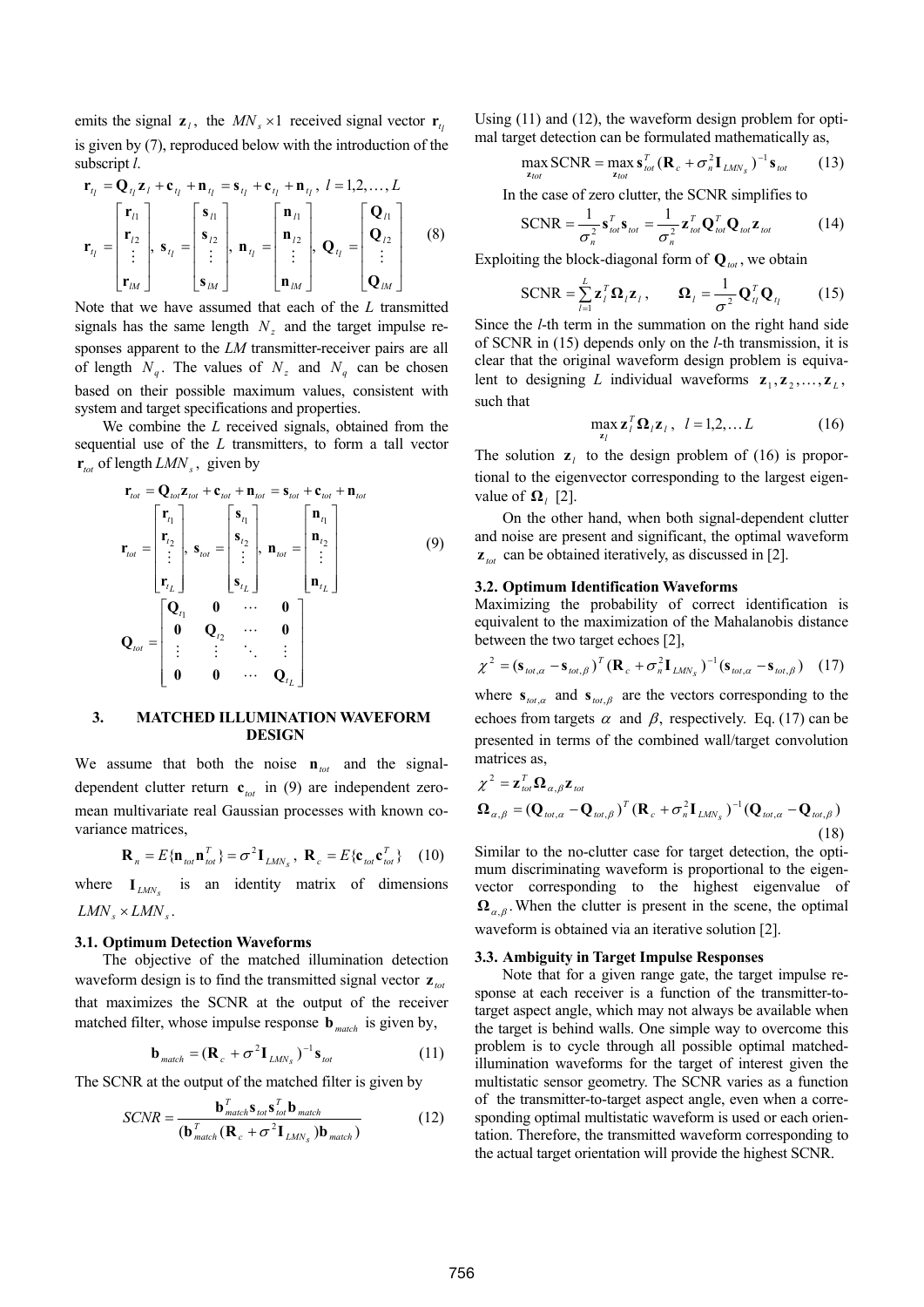

Figure 2 – Layout of the simulated scene.

#### **4. SIMULATION RESULTS**

A multistatic radar system, consisting of three sensors, was considered. Sensor S1 acts as a receiver, S2 is a transmitter, and S3 is a transceiver. The sensors are placed at a standoff distance of 10m from a 0.2in thick solid concrete wall with  $\epsilon$  = 7.6 and  $\sigma$  = 0.05 S/m, as depicted in Fig. 2. The target is located 1.3m behind the wall. A wooden table and the model of a human, shown in Fig. 3, were considered as targets. The particular human model used is the "High Fidelity Frozen Male Body" by Remcom Inc. The human's phantom consists of 23 different tissue types, each with its own dielectric properties. The model is optimized for numerical computations and occupies only 128 MB of RAM [12].

Since the optimal waveform design involves target impulse responses, free-space simulations were first carried out using a commercial electromagnetic simulator XFDTD® by Remcom for computing the impulse responses of the targets apparent to each transmitter/receiver pair. It was assumed that both the transmitter and the receiver are located in the far-field of the target. Each target was probed by a vertically polarized modulated Gaussian pulse, covering the 1-8 GHz frequency band with almost uniform energy over 1-3 GHz. For each transmitter/receiver bistatic angle, the corresponding target impulse response **ξ** was obtained as the least squares solution  $\xi = (\mathbf{Z}^T \mathbf{Z})^{-1} \mathbf{Z}^T \mathbf{s}$ , where **Z** is a convolution matrix, identical in structure to (5), containing the incident modulated Gaussian waveform, and **s** is the target return vector [7]. The transmission impulse response of the wall was similarly computed. Since XFDTD<sup>®</sup> produced results for a far-field scenario with plane wave excitation, the combined wall/target impulse responses were preprocessed to reflect the multistatic operation.

Optimal matched illumination detection waveforms were constructed for the human for the zero clutter case. A range gate of 18.5 ns, centered at the target, was used. The SCNR corresponding to the multistatic radar system using the optimal waveforms is provided in Table I. For comparison, the optimal matched illumination waveform corresponding to monostatic operation from the transceiver, was also obtained and the corresponding SCNR is given in Table I. In order to compare the performance of the different waveforms, we used the same total transmit power and identical noise variance of 0.001. We note that the multistatic system of the human apparent to the two receivers (S3 and S1) with



 Figure 3. (a) High Fidelity Frozen Human, (b) Wooden table. Table I. SCNR at matched filter output for the human.

| Waveform | $SCNR$ (dB) |             |  |
|----------|-------------|-------------|--|
|          | Monostatic  | Multistatic |  |
|          | Operation   | Operation   |  |
| Optimal  | $-77216$    | 0.7260      |  |

Chirp -14.8094 -10.6277

transmitter S3 active, and the frequency response of the optimal multistatic waveform transmitted from S3. It is clear from the figure that the optimal waveform places its energy in a narrow frequency band that jointly resonates the wall and the target. The optimal waveform corresponding to transmitter S3 is plotted in Fig. 5(a).

The output SCNRs corresponding to the optimal transmitted waveforms for monostatic and multistatic operations were also compared to those of chirp waveforms of the same energy and respective durations. The SCNRs corresponding to the chirp waveforms for the human are provided in Table I. It is evident that the optimal waveforms significantly outperform the chirp signal for both monostatic and multistatic operations. In fact, for the target and scene layout considered, the optimal monostatic waveform outperforms the multistatic radar employing chirp waveforms.

For the case of non-zero clutter, we have designed the optimum multistatic waveforms for the human using the iterative algorithm presented in [2]. The clutter and the noise are assumed to be of independent samples. The clutter-tonoise ratio (CNR) was first set to -10 dB and then to 10dB. Table II provides the SCNR at the output of the matched filter due to three different waveforms, namely, the optimum transmitted waveform for clutter and noise, the optimum waveform for noise only case, and a chirp waveform, all of the same duration and energy. For CNR of -10 dB, we observe that the optimized waveform obtained via the iterative technique provides better detection in the presence of clutter, though the overall SCNR improvement compared to the noise only case has degraded. On the other hand, when the CNR is 10 dB, all transmission waveforms yield similar SCNR. This is in compliance with the degenerate case of significant clutter, described in [2], wherein all transmission waveforms yield identical SCNR. The optimal waveform corresponding to transmitter S3 for CNR=-10 dB is plotted in Fig. 5(b). We also designed the optimal multistatic waveform for detection of human in the presence of noise and with the wooden table as a source of clutter. Since the table frequency response (not shown) does not have significant energy beyond 5 GHz, the corresponding waveform was